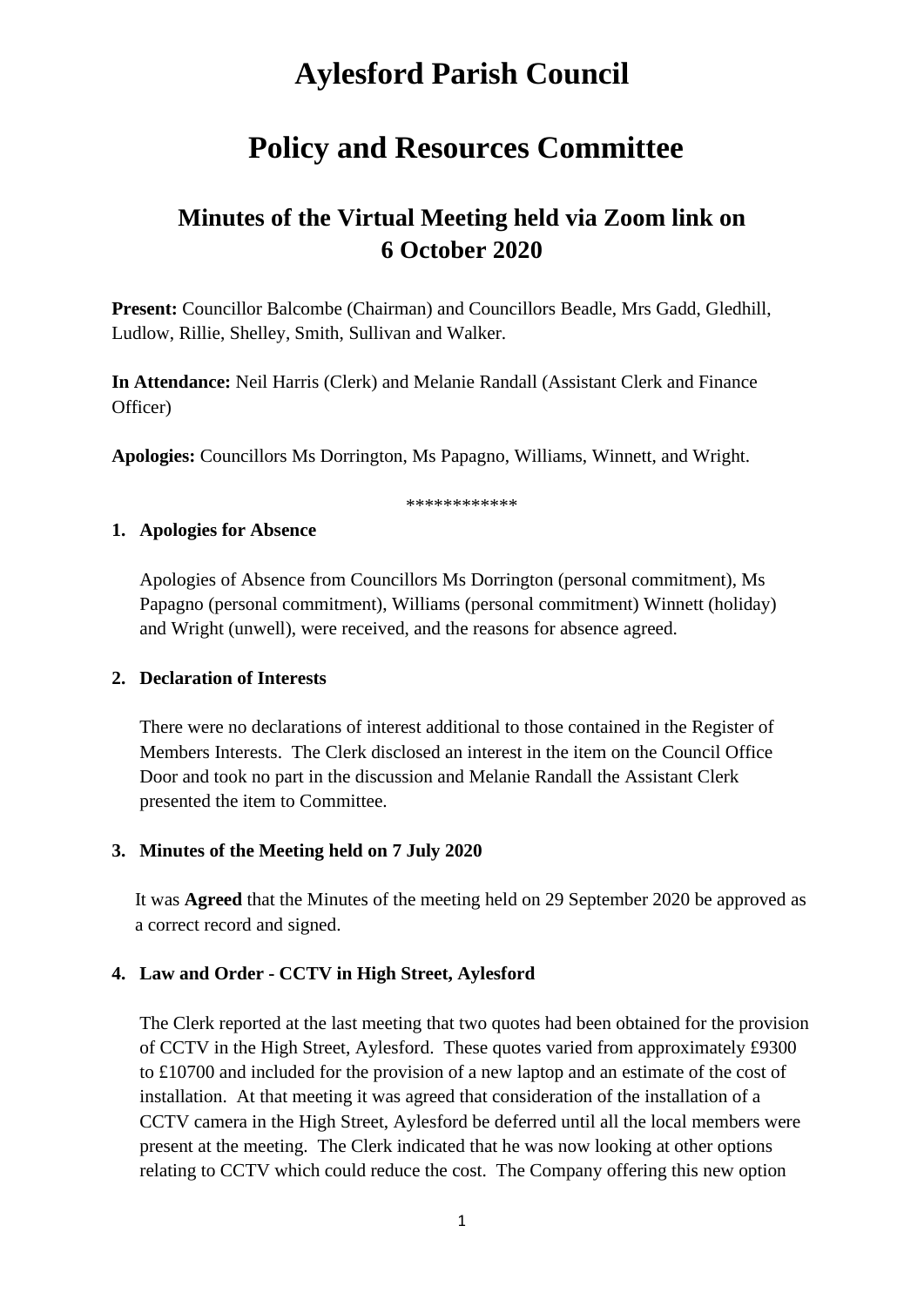are in the process of obtaining a demo camera which they would be placing at their office but it would be possible to access it to see the quality of the picture. The Clerk hoped that he would be in position to report back to the Committee at the next meeting.

## **5. Tonbridge and Malling Police Community Safety Newsletter**

The Committee considered the Tonbridge and Malling Police Community Safety Newsletter for September, a copy of which was attached to the Agenda.

## **6. KALC**

The Committee received the report of Councillor Shelley of the meeting KALC Area Committee held on 1 October 2020.

## **7. TMBC Parish Partnership Panel**

There had been no meeting of the Panel since the last meeting of the Committee.

## **8. Council Vacancies**

It was **Noted** that the current vacancies on the Council were as follows: -

Aylesford South - 1.

## **9. Public Convenience Review – Aylesford Toilets**

The Clerk reported he had received a letter to the Council from TMBC reiterating their original offer to the Council from last year and did not refer to the proposal put to them from the Parish Council taking into account the special circumstances whereby the parish leased them the site for the toilets. This had been brought to their attention again and they were looking into it and would respond.

## **10. Aylesford Village Community Centre – Claim for Unpaid Water Charges**

The Clerk reported that the invoice for the unpaid water charges in the sum of £2480.73 agreed with AVCC had been received and was in the process of being paid.

## **11. Review of Council Noticeboards, Map Boards and Seats**

The Clerk reported that the process for installing the new Noticeboards and the work for the staining and repairs to the Map Boards and benches. The Council's small works grass contractor had agreed to undertake the work. The Clerk was now opening discussions with 3 companies to obtain 3 quotes for the new Aluminium Noticeboards.